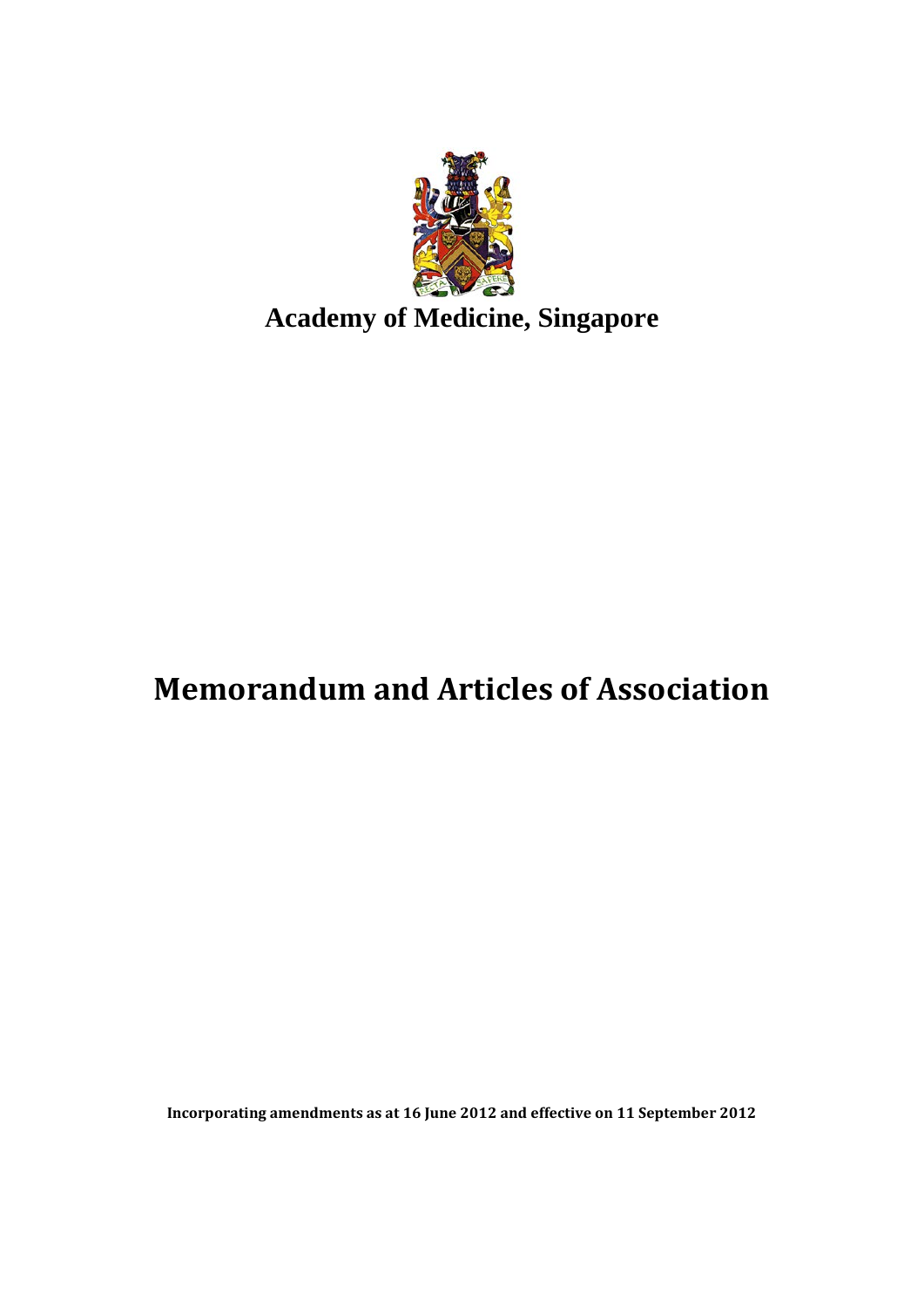#### **GOVERNMENT OF SINGAPORE**

#### **FORM 8**

#### **THE COMPANIES ACT, (CAP. 50) Section 16(4)**

No. of Company

2012/1977

.....................

### **CERTIFICATE OF INCORPORATION OF PUBLIC COMPANY**

This is to certify that ACADEMY OF MEDICINE, SINGAPORE is, on and from the 19th day of September, 1977, incorporated under the Companies Act, Cap. 50, and that the Company is a Company limited by Guarantee.

Given under my hand and seal, at Singapore, this 19th day of September, 1977.

 Miss Tan Swee Choo Asst. Registrar of Companies Singapore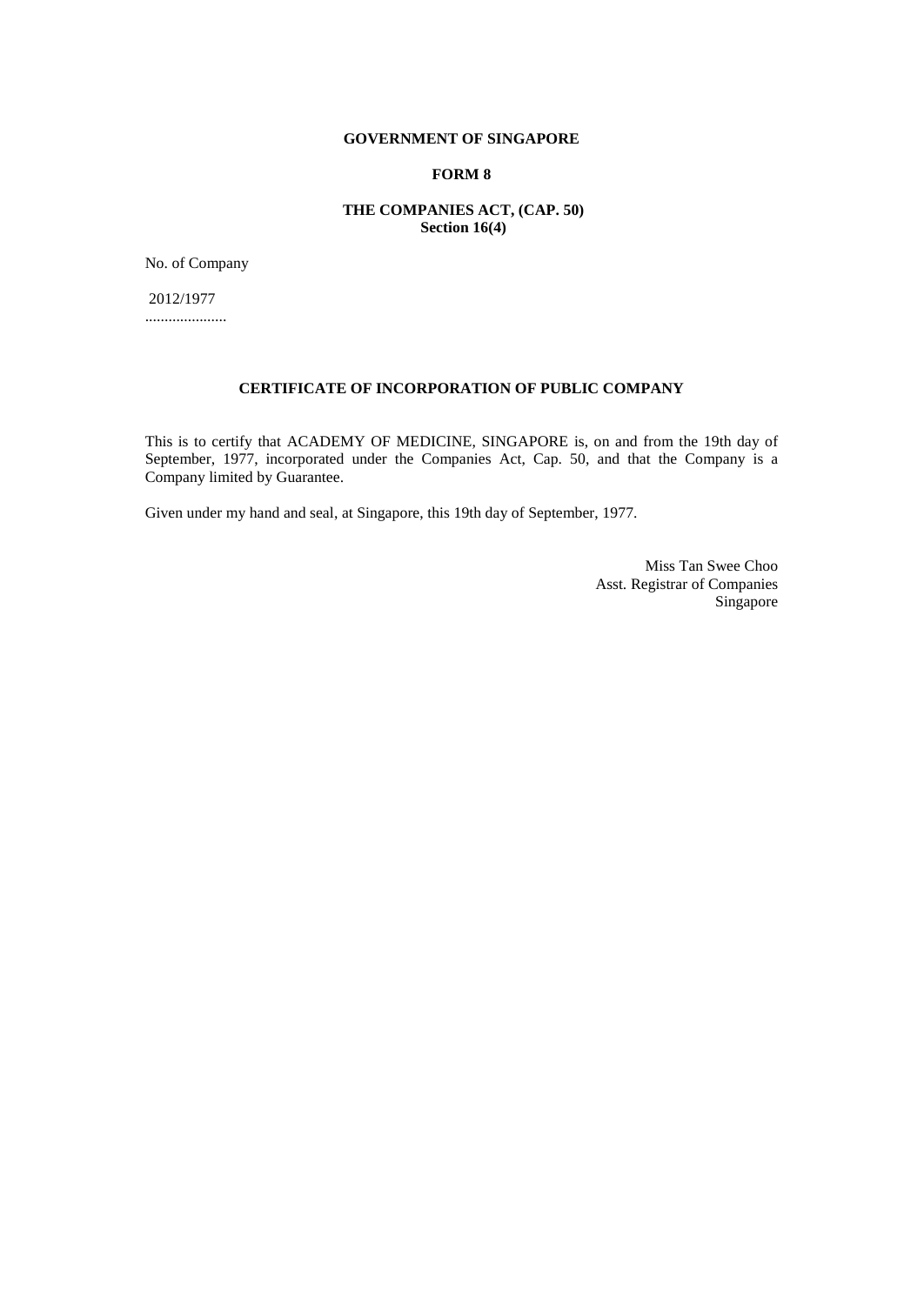#### **ACADEMY OF MEDICINE**[\\*](#page-2-0) **SINGAPORE**

#### **MEMORANDUM OF ASSOCIATION**

- 1. The name of the Company shall be "Academy of Medicine, Singapore".
- 2. The registered office of the Company will be situated in Singapore.
- 3. The objects for which the Company is established are:
	- *(a) to advance the art and science of medicine;*
	- *(b) to promote study and research into medical and scientific problems;*
	- *(c) to sustain and foster postgraduate education; to conduct higher professional examinations and to award diplomas;*
	- *(d) to do all such things as are in furtherance of the above objects or any of them and particularly the following provided that nothing shall be done for commercial reasons or solely for profit:*
		- *(i) to grant specialist certification to persons who have fulfilled the criteria laid down;*
		- *(ii) to maintain and promote the highest standards of professional practice;*
		- *(iii) to maintain a high code of ethical conduct amongst its members;*
		- *(iv) to represent, express and give effect to the views and opinions of its members;*
		- *(v) to enter into any arrangements with any Government or other authority that may seem conducive to the Company's objects, or any of them; and to obtain from any such Government or authority any rights, privileges, and concessions which the Company may think it desirable to obtain, and to carry out, exercise, and comply with any such arrangements, rights, privileges and concessions;*
		- *(vi) to protect the interest and dignity of the Academy of Medicine;*
		- *(vii) to take over the whole or any part of the real and personal property belonging to, and to undertake all or any of the liabilities of a society registered under the Societies Act (Chapter 262) known as 'Academy of Medicine, Singapore', whose registered address is 142 Neil Road, Runme Shaw Building, Singapore 088871;*
		- *(viii) to organize, promote and manage or cause to be organized, promoted or managed fundraising and business activities, to issue appeals, hold public discussions and take such steps as may be deemed necessary for the purpose procuring contributions to the funds of the Academy by way of donations or otherwise;*
		- *(ix) to operate with other Charities, voluntary bodies and statutory authorities and to exchange community outreach programmes, information and advice with them;*
		- *(x) to establish or support any charitable trusts, associations or institutions formed for any of the charitable purposes included in the Objects;*
		- *(xi) to do all such acts and things as are incidental or subsidiary to all or any of the above;*
		- *(xii) to act as trustees, committee members or managers of any real or personal property given or held upon trust for charitable purposes;*
		- *(xiii) to accept gifts of any real or personal property for the general purposes of the Company or for any particular purpose thereof;*
		- *(xiv) subject to the provisions of Section 19(2) of the Companies Act, to purchase, take on lease, exchange, or otherwise acquire any real or personal property and any rights or privileges which the Company may think necessary or convenient for the promotion of its objects, and to construct, alter, repair, and maintain any buildings or erection necessary or convenient for the work of the Company;*
		- *(xv) to sell, let, dispose of, grant rights over or turn to account all or any of the property or assets of the Company as may be thought expedient with a view to the promotion of its objects;*

<span id="page-2-0"></span> <sup>\*</sup> *The Companies Act, Cap 50. Company Limited by guarantee.*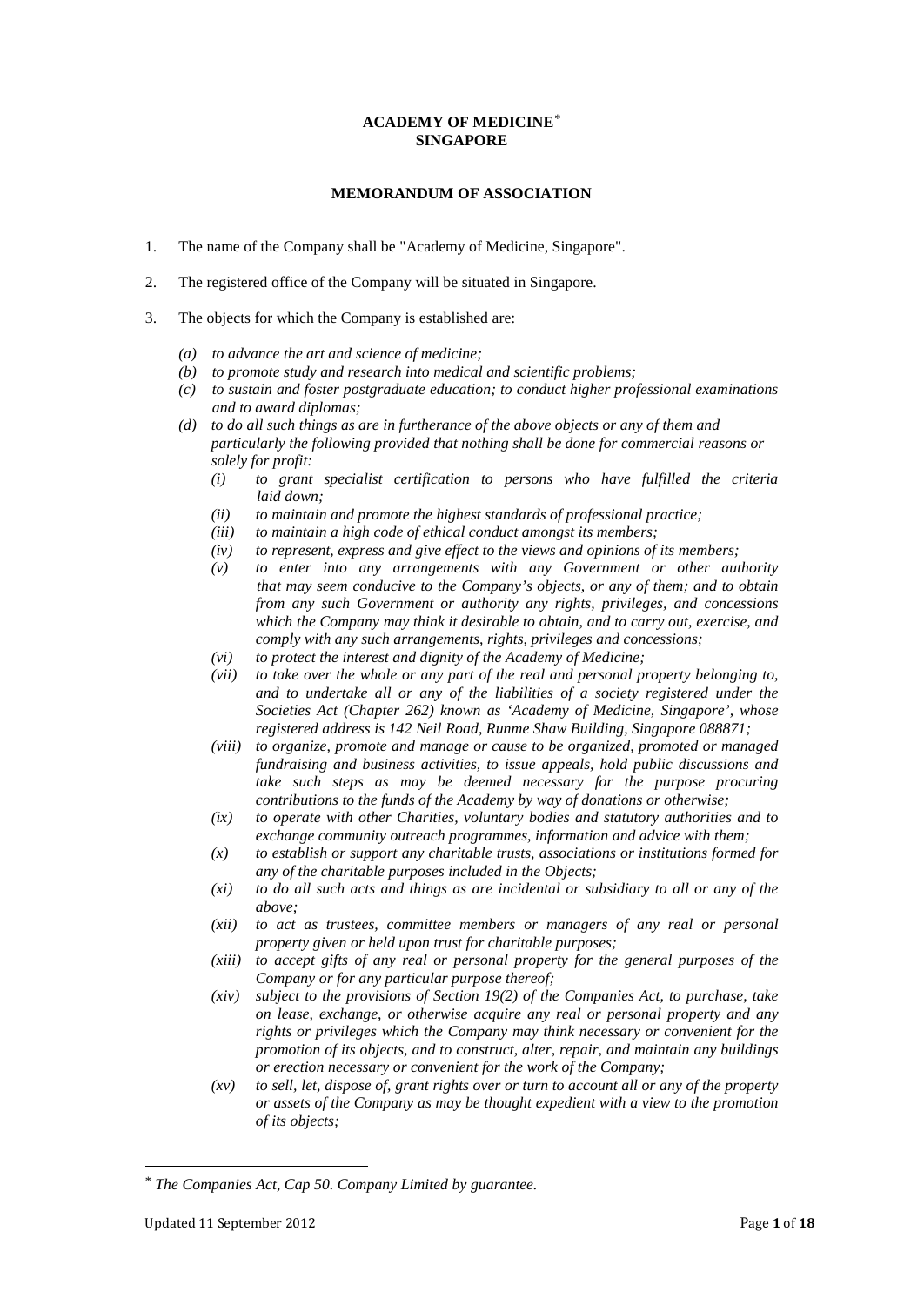- *(xvi) to invest the moneys of the Company not immediately required for its purposes in or upon such investments, securities or property as may be thought fit;*
- *(xvii) to co-operate with and subscribe to any association, society or corporation whose objects shall be charitable and to purchase or otherwise acquire and undertake all or any part of the property, assets, liabilities and engagements of any such association, society or corporation;*
- *(xviii) subject to the fourth paragraph of this Memorandum, to grant pensions, allowances and gratuities to past or present officers or servants of the Company or to the dependents of such persons and to establish and maintain or participate in trust funds or schemes (whether contributory or non-contributory) for providing pensions or other benefits for any such persons as aforesaid; and*
- *(xix) to do all such other things as are incidental or conducive to the attainment of the above objects or any of them.*
- 4. The income and property of the Company whensoever derived shall be applied solely towards the promotion of the objects of the Company as set forth in this Memorandum and no part thereof shall be paid or transferred directly or indirectly, by way of dividend, bonus or otherwise howsoever by way of profit to the members of the Company.

Provided that nothing herein contained shall prevent the payment in good faith of remuneration to any officer or other employee of the Company or to any members thereof in return for any services actually rendered to the Company.

- 5. No addition, alteration or amendment shall be made to or in provisions of this Memorandum and the Articles of Association for the time being in force unless the same shall have been submitted to and approved by the Minister empowered to act under Section 29 of the Companies Act and the Commissioner of Charities.
- 6. The liability of members of the Company is limited.
- 7. The fourth and fifth paragraphs in this Memorandum contain conditions on which a licence is granted to the Company by the Minister empowered to act under Section 24 of the Companies Act.
- 8. Each ordinary member undertakes to contribute to the assets of the Company in the event of its being wound up while he is a member, or within one year if he ceases to be a member, for payment of the debts and liabilities of the Company contracted before he ceases to be a member and of the costs, charges and expenses of the winding up and for the adjustment of the rights of the contributaries among themselves, such amount as may be required but not exceeding fifty dollars (\$50/-).
- 9. If, upon winding up or dissolution of the Company, there remains after the satisfaction of all its debts and liabilities any property whatsoever, the same shall not be paid to or distributed among the members of the Company, but shall be given or transferred to some other institutions of a public character approved under Section 37(2) (C) of the Income Tax Act by the Minister of Finance and which are registered under the Charities Act, Cap. 37.
- 10. True accounts shall be kept of the sums of money received and expended by the Company, and the matter in respect of which such receipt and expenditure take place, and of the property, credits and liabilities of the Company, and subject to any reasonable restrictions as to the time and manner of inspecting the same that may be imposed in accordance with the regulations of the Company for the time being shall be open to the inspection of members.
- 11. Once at least every year the accounts of the Company shall be examined and the correctness of the balance-sheet ascertained by one or more properly qualified auditor or auditors approved by the Comptroller of Income Tax.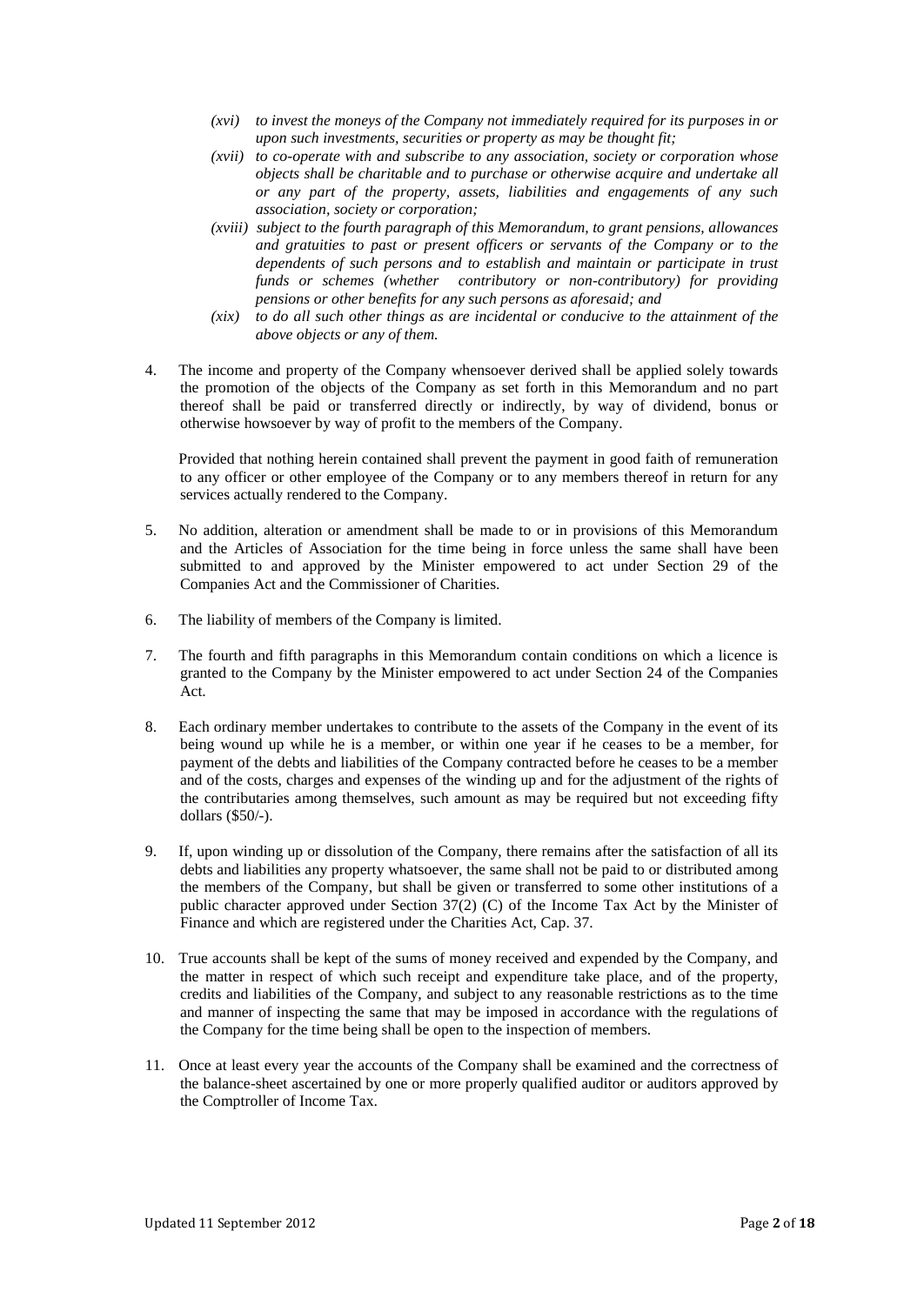We, the several persons whose names and addresses subscribed are desirous of being formed into a company in pursuance of this Memorandum of Asso-ciation and we respectively agree to take the number of shares in the capital of the Company set opposite our respective names.

NAMES, ADDRESSES AND DECRIPTIONS OF SUBSCRIBERS

ROBERT LOH CHOO KIAT, 152 CAIRNHILL ROAD, SINGAPORE 9. OPHTHALMOLOGIST.

VETTIVALOO KANDASAMY PILLAY, 6 BINJAI WALK, SINGAPORE 21. ORTHOPAEDIC SURGEON.

CHOO JIM ENG, 9-M HILTON TOWERS, LEONIE HILL, SINGAPORE 9. SURGEON.

CHEW CHIN HIN, 62 ST.PATRICK'S ROAD, SINGAPORE, 15. PHYSICIAN.

Dated this 13th day of September, 1977.

Witness to the above Signatures :-

ARFAT SELVAM Advocate & Solicitor, 24 Chartered Bank Chambers, Singapore.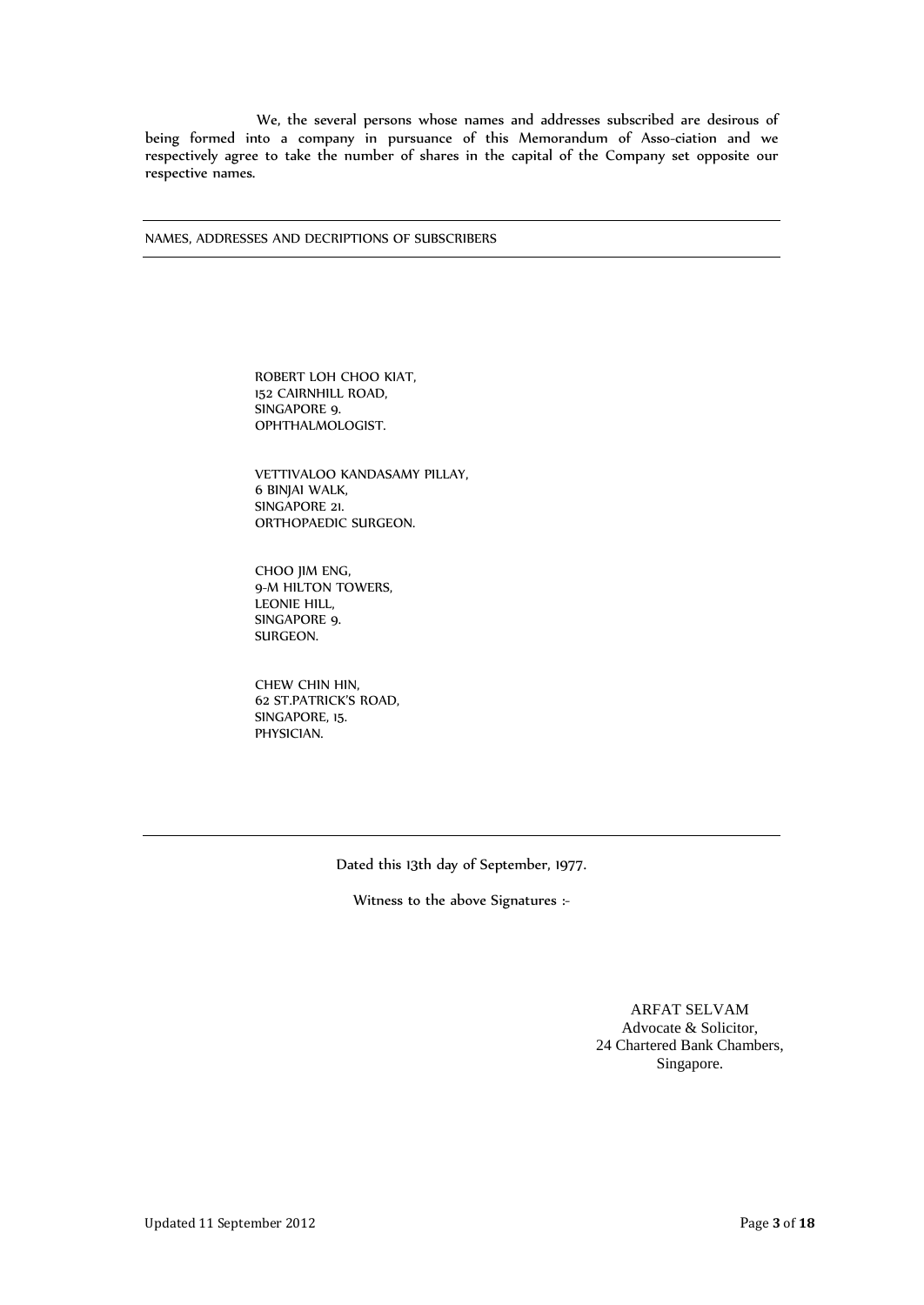#### **ACADEMY OF MEDICINE**[\\*](#page-5-0) **SINGAPORE**

#### **ARTICLES OF ASSOCIATION**

1. The provisions of Table A in the Fourth Schedule of the Companies Act shall not apply to the Academy.

#### 2. In these Articles:

"Academy" means the Academy of Medicine, Singapore;

"Act" means the Companies Act (Chapter 50);

"Council" means the body in which the management of the Academy shall be vested;

"Member" means all categories of membership of the Academy unless reference is made to a specific category of membership as listed in Article 6;

"office" means the registered office of the Academy;

Words importing the singular number only shall include the plural number, and vice versa; Words importing the masculine gender only shall include the feminine gender, and vice versa.

Unless the context otherwise requires, words or expressions contained in these Articles shall bear the same meanings as in the Act or any statutory modification thereof.

#### **GENERAL**

- 3. The number of members with which the Academy proposes to be registered is unlimited.
- 4. The Academy is established for the purposes expressed in the Memorandum of Association.
- 5. The subscribers to the Memorandum of Association and such other persons as the Council shall admit to membership in accordance with these Articles shall be members of the Academy.

<span id="page-5-0"></span> <sup>\*</sup> *The Companies Act, Cap 50. Company Limited by guarantee.*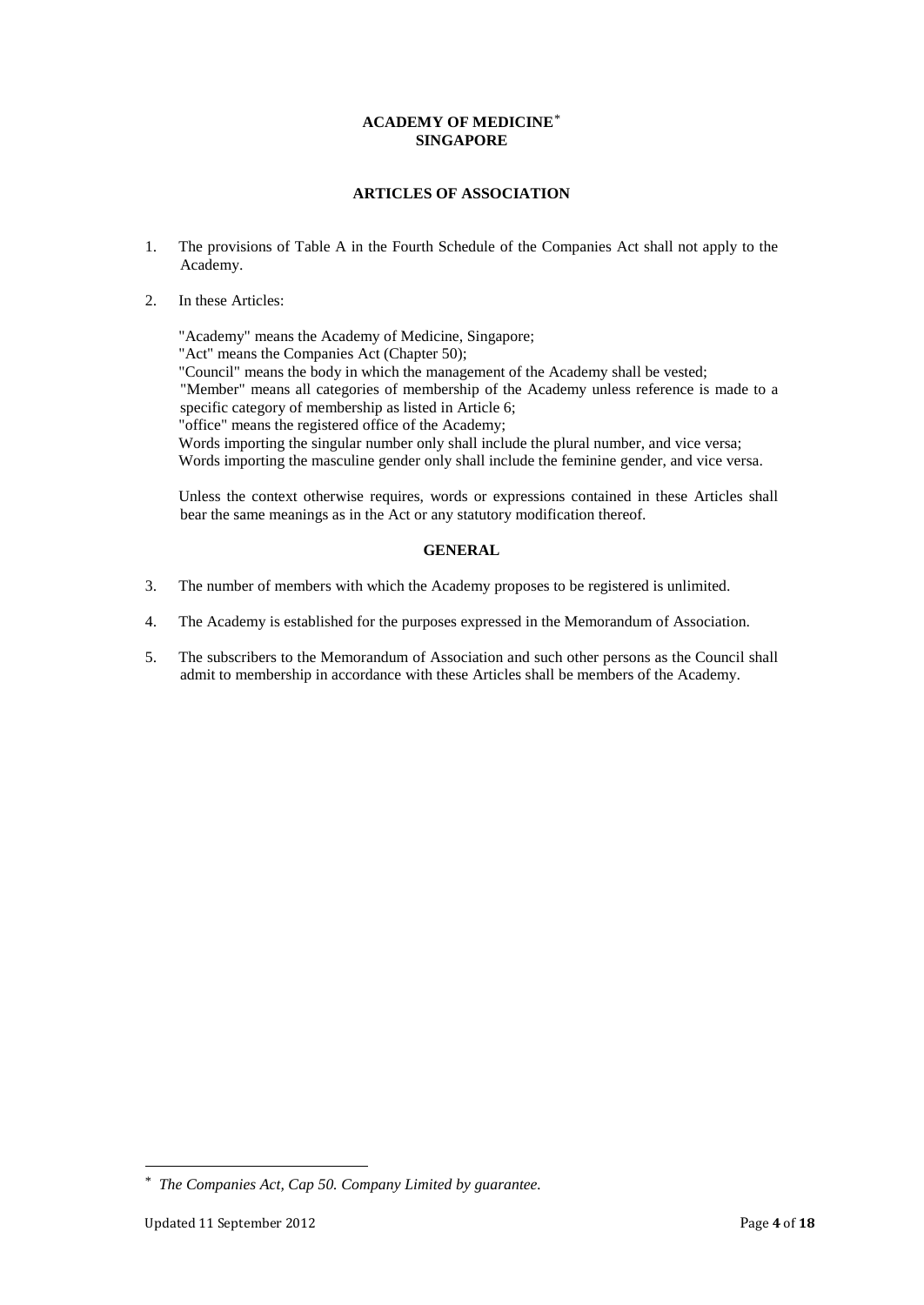#### **MEMBERSHIP**

- 6. Membership of the Academy shall be divided into five categories known as:
	- *(a) Fellows;*
	- *(b) Overseas Fellows;*
	- *(c) Ordinary Members;*
	- *(d) Associate Members;*
	- *(e) Honorary Fellows.*

All Fellows shall have the rights to vote and to hold office in the Council. In accordance with Article 10, Overseas Fellows who are present in Singapore shall have the right to vote.

- 7. (a) Fellowship shall be open to qualified members of the Medical profession holding a primary qualification registrable with the Singapore Medical Council who
	- *i) have successfully completed an advanced specialty programme approved by the Academy for purposes of Fellowship admission or is in a specialty or subspecialty recognised by the Specialist Accreditation Board; and*
	- *ii*) are of good general character and conduct, as testified by three referees, two of *whom must be Fellows of the Academy*
	- (b) Fellowship shall be open to qualified members of the Dental profession holding a primary qualification acceptable to the Academy of Medicine, Singapore who
		- *i) have successfully completed an approved post-MDS (Singapore) programme or its equivalent that has been approved by the Academy for admission as a Fellow; and*
		- *ii) fulfilled the exit requirements and passed the exit assessment conducted by the Academy; and*
		- *iii)* are of good general character and conduct, as testified to by three referees, two of *whom must be Fellows of the Academy.*
- 8. Admission to Fellowship shall be by application in accordance with the procedures to be determined by Council from time to time as specified in the Bye-laws.
- 9. When a candidate has been duly elected to Fellowship he shall pay the applicable fees as determined by Council from time to time and the candidate shall not be entitled to exercise his rights as a Fellow or to enjoy the benefits and privileges of the Academy until he has paid such sums.
- 10. Overseas Fellowship shall be open on application to Fellows who are normally resident outside Singapore. Overseas Fellows shall pay such reduced annual subscriptions as the Council may determine and have all the privileges of Fellows, except the right to hold office, during any period of visit to Singapore, provided such period does not exceed six months. Should this period exceed six months, they shall be deemed to be Fellows. Overseas Fellows should notify the Secretariat of the Academy of their presence in or period of visit to Singapore in order to be accorded the privileges or rights of Fellows. While Overseas Fellows remain outside Singapore, they shall have such privileges that the Council shall, at its discretion, decide to grant.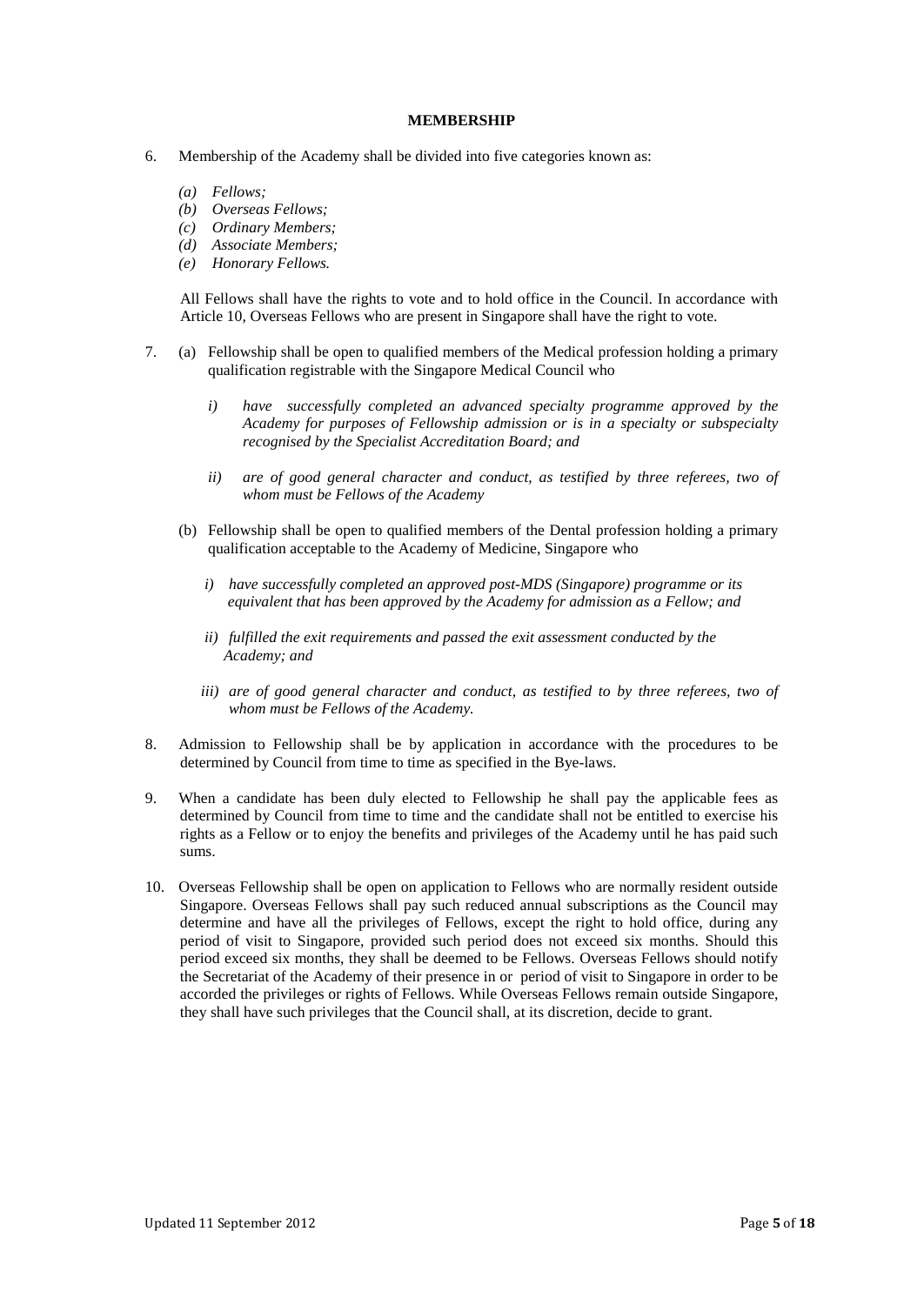11. Every person admitted as a Fellow or an Overseas Fellow of the Academy shall sign the following pledge which shall be binding upon him:

"I hereby promise and pledge myself as a Fellow of the Academy of Medicine, Singapore, that I will conduct my practice of medicine in accordance with the highest standards and ideals of Medicine. According to the best of my ability and judgement, I shall follow the ideals and traditions enshrined in the Constitution of the Academy of Medicine, Singapore and follow in the footsteps of the Fellows and Teachers who have preceded us in this Nation."

- 12. The Council may admit distinguished members of the Medical and Dental professions, scientists or other persons as Honorary Fellows and make provision for their admission in such manner as it shall from time to time think fit.
- 13. Membership under category of Ordinary Members shall be open to qualified individuals of the Medical and Dental professions who:
	- *(a) are pursuing specialty training in an accredited department; and*
	- *(b) are of good general character and conduct, as testified by three referees, two of whom must be Fellows of the Academy.*
- 14. Enrolment as Ordinary Members shall be by application and follow the general procedure for admission to Fellowship as set out in these Articles. Ordinary Members shall pay such reduced annual subscriptions as the Council may determine and have all the privileges of a Fellow except the right to vote and hold office as a Council Member and shall not be entitled to use the letters FAMS after their names.
- 15. The Council may elevate to Fellowship of the Academy on application those Ordinary Members who have completed their advanced specialty training leading to specialist certification as prescribed and approved by the Council and who furnish to the Council satisfactory evidence of completion of such advanced specialty training. Upon elevation to Fellowship, the Scribe shall forthwith send to the Ordinary Member written notice of his elevation and a request for payment of the appropriate entrance fee, subscriptions and any other fees applicable to Fellows as determined by resolution of the Council or the general membership. Upon full payment of all the said fees and subscriptions, and after signing of the pledge, as set out in Article 11, the Ordinary Member shall become a Fellow of the Academy, provided nevertheless that if such payment is not made within two calendar months after the date of notice, the Council may at its discretion cancel the elevation of the Ordinary Member to Fellow of the Academy without notice.
- 16. Ordinary Members who fail to complete their advanced specialty training and are therefore ineligible for elevation to Fellowship within eight years of their admission as Ordinary Members shall have their membership status terminated without notice.
- 17. Associate Membership shall be open to persons who do not fulfil the criteria of a Fellow and who are able to further the interests of the Academy in their particular fields. Enrolments of Associate Members shall be by application and follow the general procedure for Fellowship. Associate Members shall pay such reduced annual subscriptions as the Council may determine and have all the privileges of Fellows, except the right to vote and to hold office and shall not be entitled to use the letters FAMS after their names.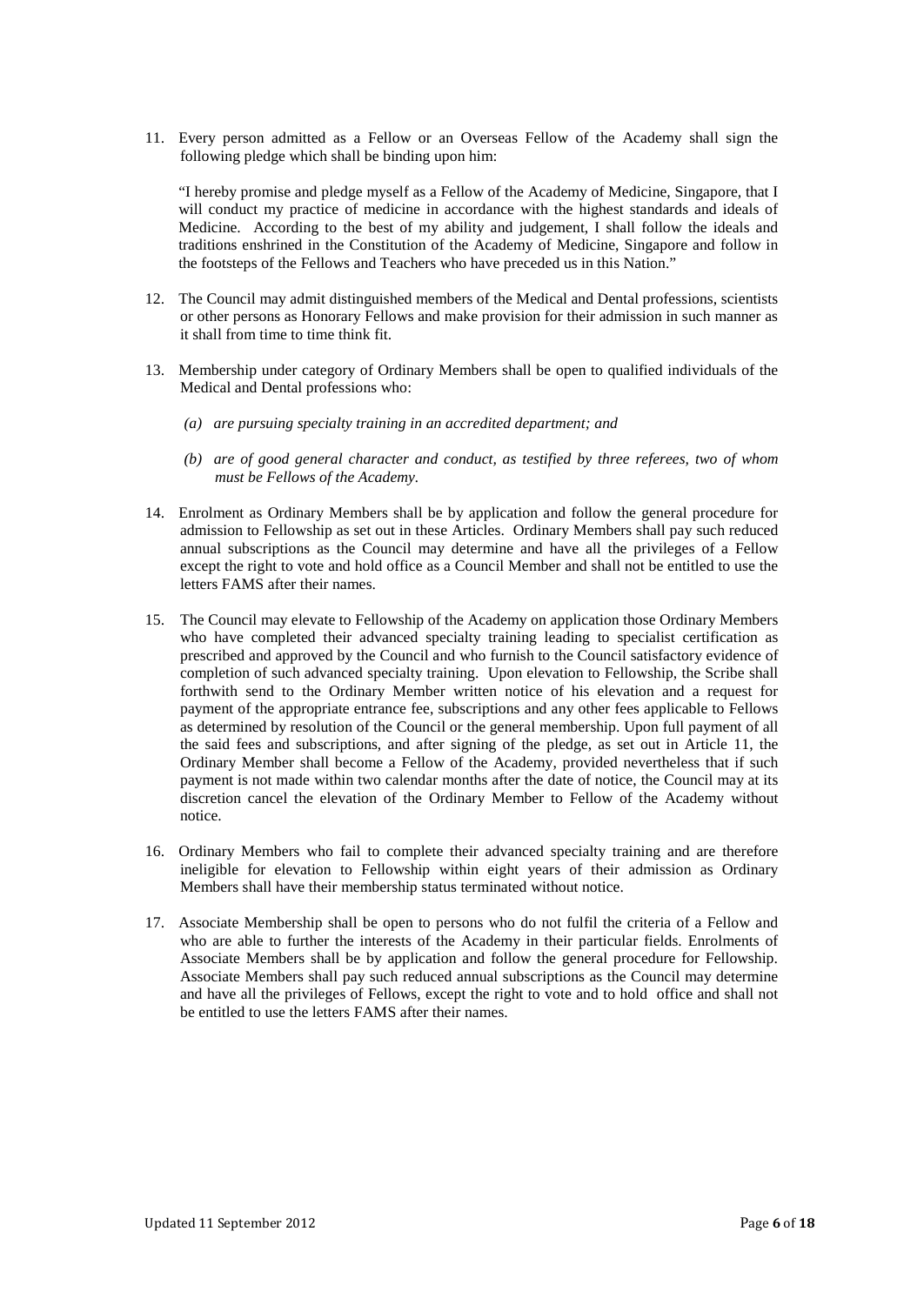- 18. Fellows and Overseas Fellows are entitled to use the letters FAMS (Fellow of the Academy of Medicine, Singapore) after their names, and where appropriate to add in parenthesis thereto his certified specialty. Honorary Fellows are entitled to use the letters FAMS (Hon) after their names.
- 19. The Council shall have absolute power and discretion in deciding upon any application for admission to membership and its decision shall be final and it shall not be bound to give any reason for its decision.
- 20. The Scribe shall keep a register of all members.
- 21. A member shall treat all communications made by the Academy or its Council or any of its officers and all answers to any questionnaire made by any member in strict confidence and shall not save as required by law disclose the same to any other person except with the approval of the Council, the officer or the member concerned.
- 22. The rights and privileges of every member shall be personal to the member and shall not be transferred or transmitted.

#### **TERMINATION OF MEMBERSHIP**

- 23. A member may at any time by giving notice in writing to the Scribe resign his membership of the Academy but shall continue to be liable for any subscription and all arrears due and unpaid at the time of his resignation and for all other monies due by him to the Academy. If any such resigning member subsequently wishes to seek re-admission to the Academy, the Council may approve his re-admission to membership of the Academy on such conditions as it thinks fit.
- 24. Any member acting contrary to the good name and dignity of the Academy or inconsistent with its purposes may be expelled by the unanimous vote of the Council at a meeting specially called to consider and deal with the matter of the conduct of such member.
- 25. Notice of such meeting and a statement of the charges against him shall be given to the member whose conduct is to be considered and he shall be entitled to attend and show cause why he should not be expelled or to submit an explanation of his conduct in writing.
- 26. After hearing the member whose conduct is being considered and reading any written statements submitted by him or if the member shall not attend such meeting or send any written explanation of his conduct then after considering the other materials before the Council referring to the conduct of the member under enquiry the Council shall finally determine the question of expulsion of such member by resolution. The Council may by a majority vote resolve to impose such other form(s) of disciplinary action and penalty provided for in the bylaws as the Council may in its absolute discretion determine including censure, suspension of membership; and to order the member to pay to the Academy such amount as is specified by the Council to reimburse the Academy for the costs and expenses of any incidental to the hearing of the disciplinary matter against the member specific.
- 27. In the event of a Fellow ceasing to be a Fellow (for reasons of voluntary resignation, or removal owing to subscriptions in arrears, or expulsion because of derogatory conduct) the possession of the diploma of Fellowship does not entitle him to describe himself as being a Fellow and he shall not be entitled to the privileges of a Fellow.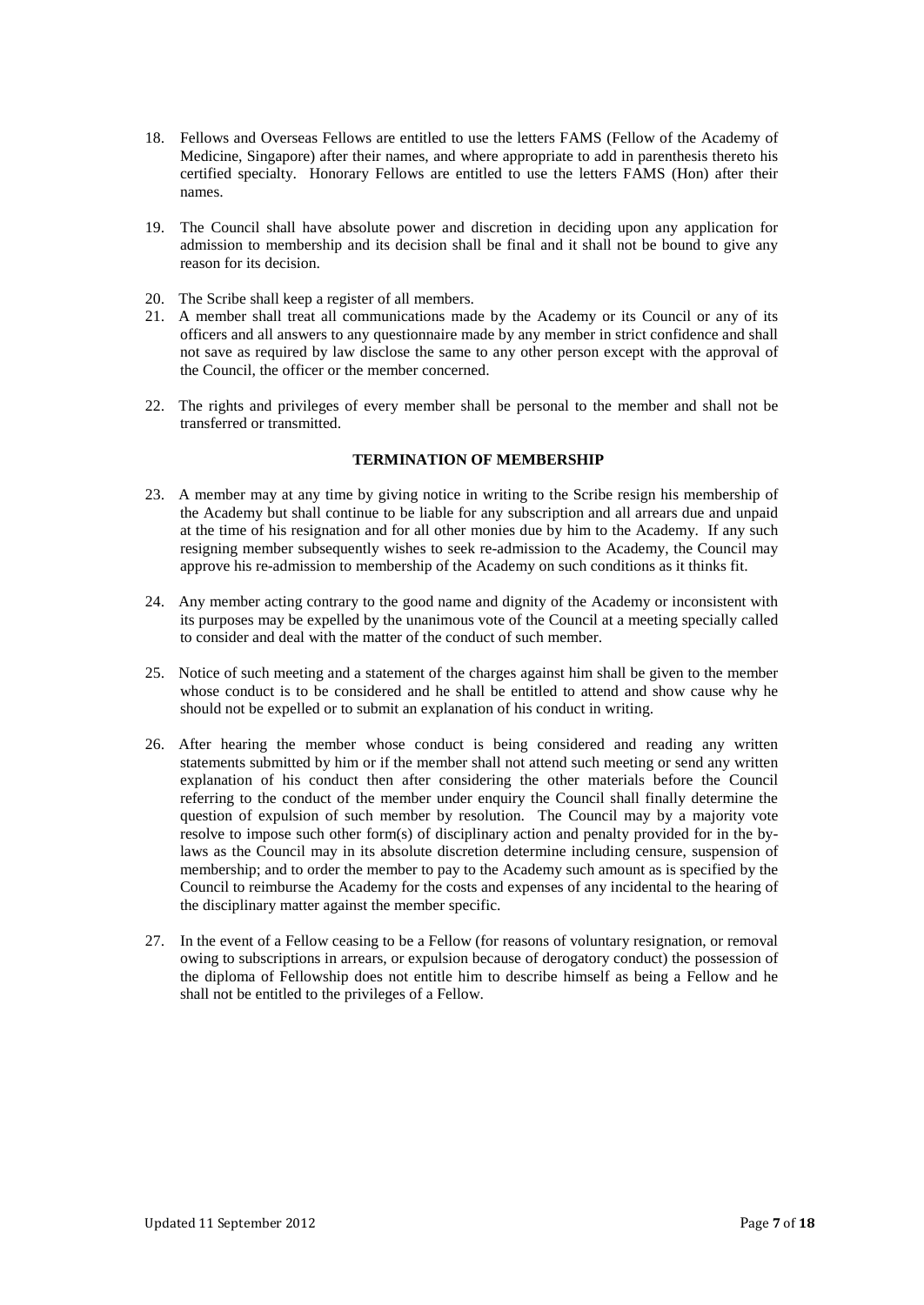- 28. Any member who fails to pay the annual subscription payable by him within one year of the due date may be required by the Council to pay a late-payment fee, the amount of which shall be determined from time to time by the Council. Any member who continues to fail to pay such annual subscription and such late-payment fee or either of them for a further year thereafter shall cease to be a member and the Scribe shall so inform him in writing. Any such defaulting member shall continue to be liable for any subscription and all arrears due and unpaid at the time of his cessation of membership and for all other monies due by him to the Academy.
- 29. Should a sufficient explanation for his failure to pay the annual subscription or the late-payment fee be made by the member to the satisfaction of Council, the Council may order his reinstatement of membership to the Academy on such conditions as it thinks fit.

#### **MEMBERSHIP FEES**

- 30. All members shall pay the appropriate entrance fee and annual subscription applicable to their respective categories. Such entrance fee and annual subscription payable by different categories of members shall be such as the Council may from time to time prescribe.
- 31. Honorary Fellows need not pay any entrance fees or annual subscription and shall be entitled to all the privileges of a member, including the right to attend General Meetings, but shall have no right to vote at any General Meeting nor to hold office as a Council Member.
- 32. All annual subscription shall be payable on the first day of each financial year. Members admitted during the second half of the financial year shall pay half the annual subscription.
- 33. Exemptions from payment of the annual subscriptions in whole or in part may be made by the Council:
	- *(a) to members who are aged 65 or above and have completed payment of at least 10 years of subscription dues; or*
	- *(b) on application by members who have retired from active practice.*
- 34. The Council may by a resolution passed at a Council Meeting alter the entrance fees or the annual subscription payable by all or any class of members.

#### **FINANCIAL YEAR**

35. With effect from the commencement of these amendments, the financial year shall commence on the first day of January each year and terminate on the  $31<sup>st</sup>$  day of December of the same year.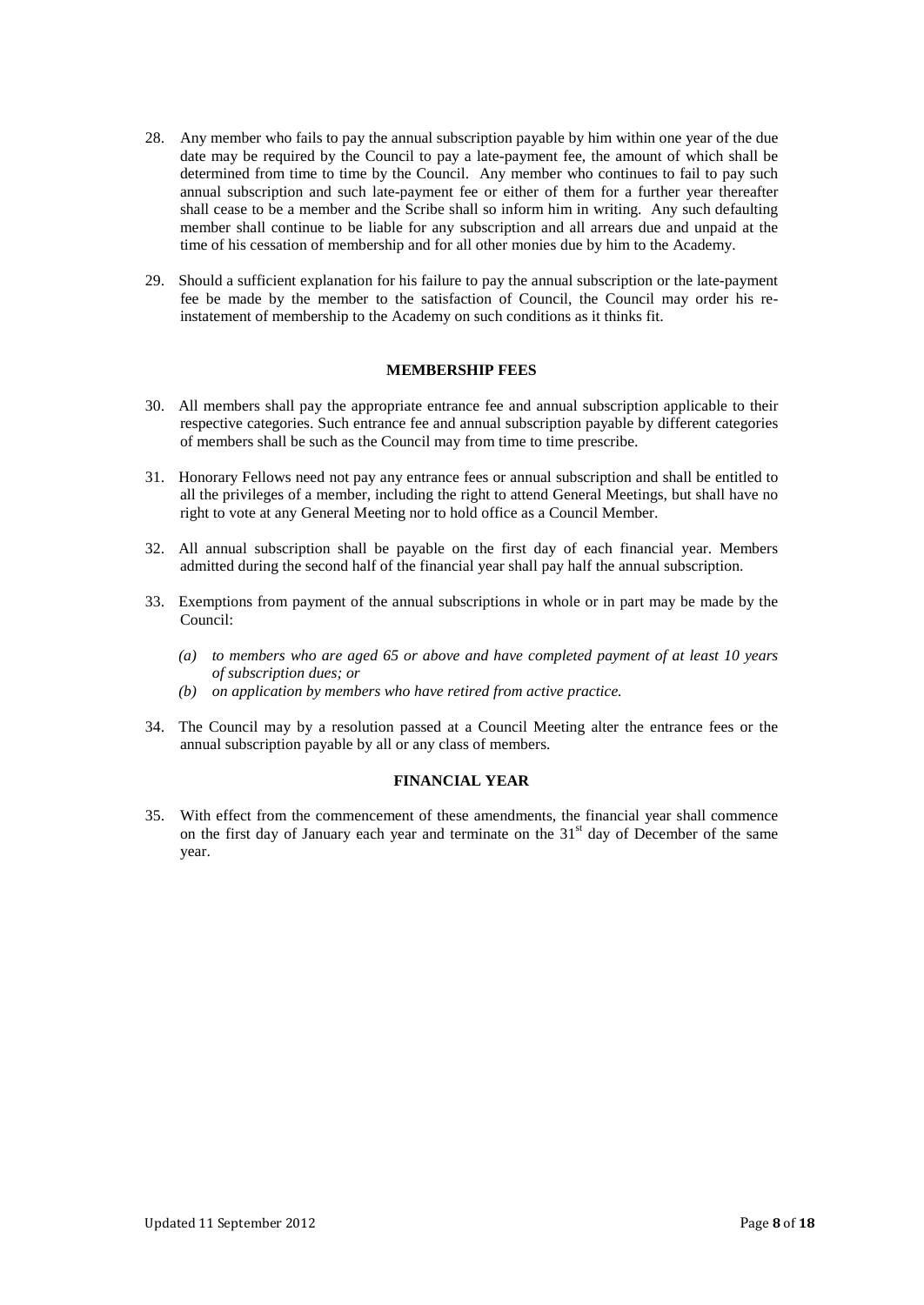#### **COLLEGES/CHAPTERS OF PHYSICIANS, SURGEONS, OBSTETRICIANS AND GYNAECOLOGISTS, ANAESTHESIOLOGISTS, OPHTHALMOLOGISTS, RADIOLOGISTS, DENTAL SURGEONS, PUBLIC HEALTH AND OCCUPATIONAL PHYSICIANS, PSYCHIATRISTS, PATHOLOGISTS, PAEDIATRICIANS AND EMERGENCY PHYSICIANS**

36. (a) Subject to the approval of Fellows at a general meeting by a special resolution passed by not less than a majority of three fourths of voting members present at the general meeting, the Council shall have the power to, from time to time, [1] create Chapter(s) of different specialties within the Academy or  $[2]$  convert existing Chapter(s) into College(s) of the appropriate specialty or [3] accept College(s) converted from Chapter(s) formerly belonging to independent College(s) or [4] accept Chapter(s) transferred from independent College(s) or  $[5]$  set up College(s) of different specialties. College(s) may be registered as separate and independent entity (entities) under any legislation as appropriate, and the Academy shall have the power to exercise supervision over such entity (entities) which shall be fully responsible and accountable to the Academy through the Council.

The current list of Colleges and Chapters comprises:

- i) The College of Anaesthesiologists, Singapore
- ii) The College of Dental Surgeons, Singapore
- iii) The College of Obstetricians and Gynaecologists, Singapore
- iv) The College of Paediatrics and Child Health, Singapore
- v) The College of Physicians, Singapore
- vi) The College of Radiologists, Singapore
- vii) The College of Surgeons, Singapore
- viii) The College of Ophthalmologists, Academy of Medicine, Singapore
- ix) The College of Public Health and Occupational Physicians, Academy of Medicine, Singapore
- x) The Chapter of Clinician Scientists, Academy of Medicine, Singapore
- xi) The Chapter of Emergency Physicians, Academy of Medicine, Singapore
- xii) The Chapter of Pathologists, Academy of Medicine, Singapore
- xiii) The Chapter of Psychiatrists, Academy of Medicine, Singapore
- (b) The College of Anaesthesiologists shall consist of anaesthesiologists.
- (c) The College of Dental Surgeons shall consist of dental surgeons who are specialists in the different fields of dental surgery.
- (d) The College of Obstetricians and Gynaecologists shall consist of obstetricians and gynaecologists.
- (e) The College of Paediatrics and Child Health shall consist of paediatricians.
- (f) The College of Physicians shall include all general physicians and specialists in the different fields of internal medicine.
- (g) The College of Radiologists shall consist of radiologists in the fields of diagnostic and therapeutic radiology and nuclear medicine.
- (h) The College of Surgeons shall include all general surgeons and specialists in the different fields of surgery.
- (i) The College of Ophthalmologists, Academy of Medicine, Singapore, shall include all ophthalmologists.
- (j) The College of Public Health and Occupational Physicians, Academy of Medicine, Singapore, shall consist of physicians who are specialists in the different fields of public health and occupational medicine.
- (k) The Chapter of Clinician Scientists, Academy of Medicine, Singapore, shall consist of clinicians who have fulfilled the Academy's criteria as Clinician Scientists.
- (l) The Chapter of Emergency Physicians, Academy of Medicine, Singapore, shall consist of emergency physicians.
- (m) The Chapter of Pathologists, Academy of Medicine, Singapore, shall consist of pathologists.
- (n) The Chapter of Psychiatrists, Academy of Medicine, Singapore, shall consist of psychiatrists.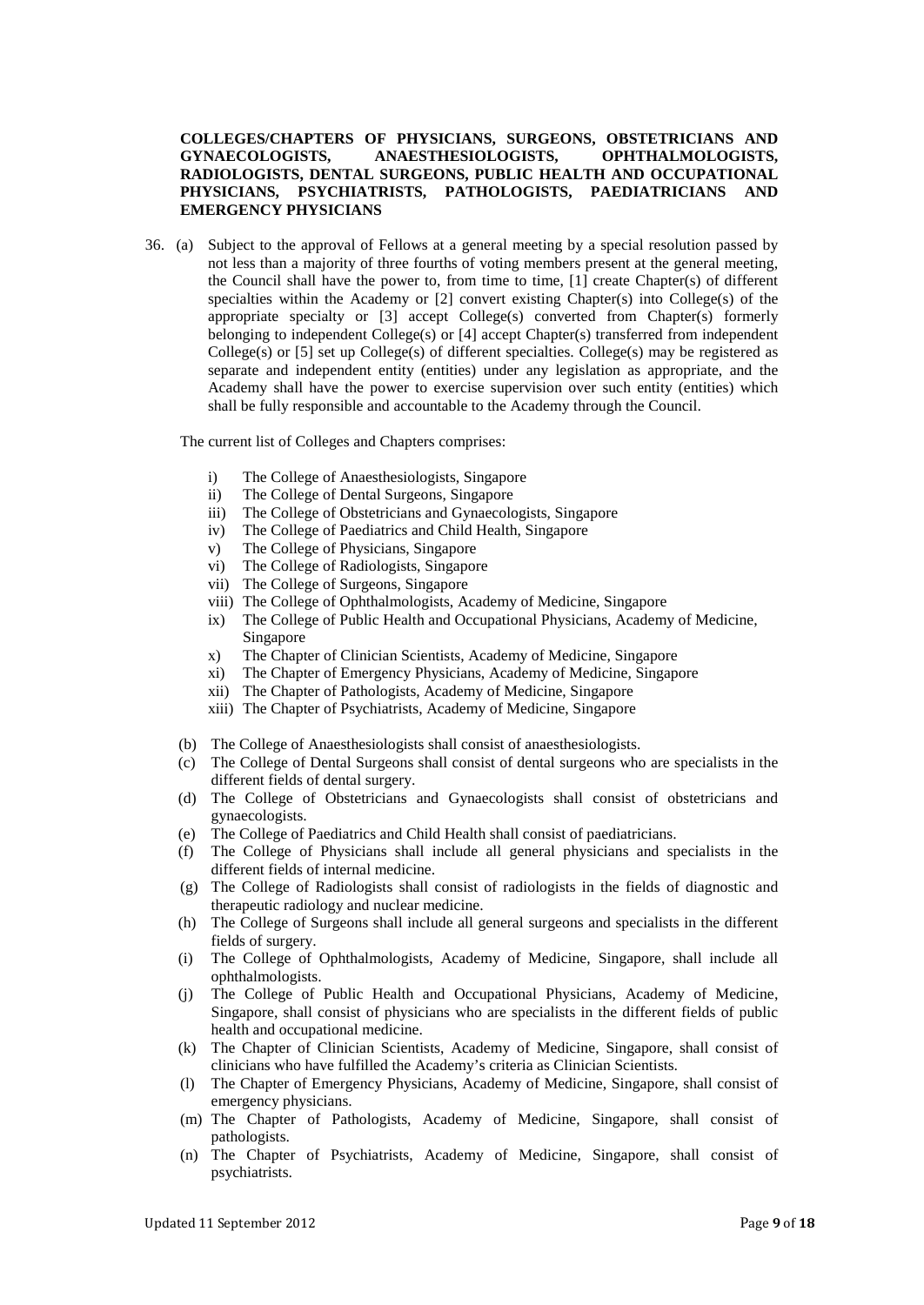- (o) All other members of the Academy may join any one of the above Colleges or Chapters.
- 37. Each College/Chapter shall be responsible for the academic activities related to the specialties of its members.
- 38. Members of each Chapter or College shall meet within two months from the date of the annual general meeting of the Academy to elect an Executive Committee.

The Executive Committee of each Chapter shall consist of:

- *(a) A Chairman*
- *(b) A Vice-Chairman*
- *(c) A Secretary*
- *(d) A Treasurer*
- *(e) Three Committee Members*

The Council of each College shall consist of:

- *(a) A President*
- *(b) A Vice-President*
- *(c) A Secretary*
- *(d) A Treasurer*
- *(e) Three Committee Members*
- 39. Each College/Chapter shall submit a report to the Council six weeks before the annual general meeting in order that it may be included in the annual report of the Academy.
- 40. Application by Fellows for the formation of a new Chapter must be made to the Council in writing and signed by a minimum of 30 Fellows who will be potential members of the Chapter. Application by Fellows for the formation of new Colleges must be made to the Council in writing and signed by a minimum of 70 Fellows resident in Singapore who will be potential members of the College.
- 41. Such applications must be submitted to Council three months before the next Annual General Meeting.
- 42. A special resolution to form a new College/Chapter must be proposed by the Council for approval by a majority of not less than three-fourths of voting members present at a General Meeting.
- 43. After the special resolution to form a College/Chapter has been passed by a majority of not less than three-fourths of voting members present at a General Meeting, the Master shall convene the Inaugural General Meeting of the College/Chapter within three months of receiving approval from the relevant authorities.

#### **MEETINGS**

- 44. The Academy shall within six months after the end of each financial year hold a general meeting as its annual general meeting in addition to any other meetings in that year, and shall specify the meetings as such in the notices calling it. The annual general meeting shall be held at such time and place as the Council shall determine.
- 45. The business at each annual general meeting shall include:
	- *(a) Minutes of the last annual general meeting.*
	- *(b) The annual report of the Council.*
	- *(c) The presentation of the audited accounts of the Academy*
	- *(d) The election of the Council.*
	- *(e) The appointment of the Master.*
	- *(f) The appointment of auditors.*
	- *(g) Amendment of Articles of Association, if any.*
	- *(h) Other business, notice of which shall be given in writing to the Scribe at least seven days prior to such meeting.*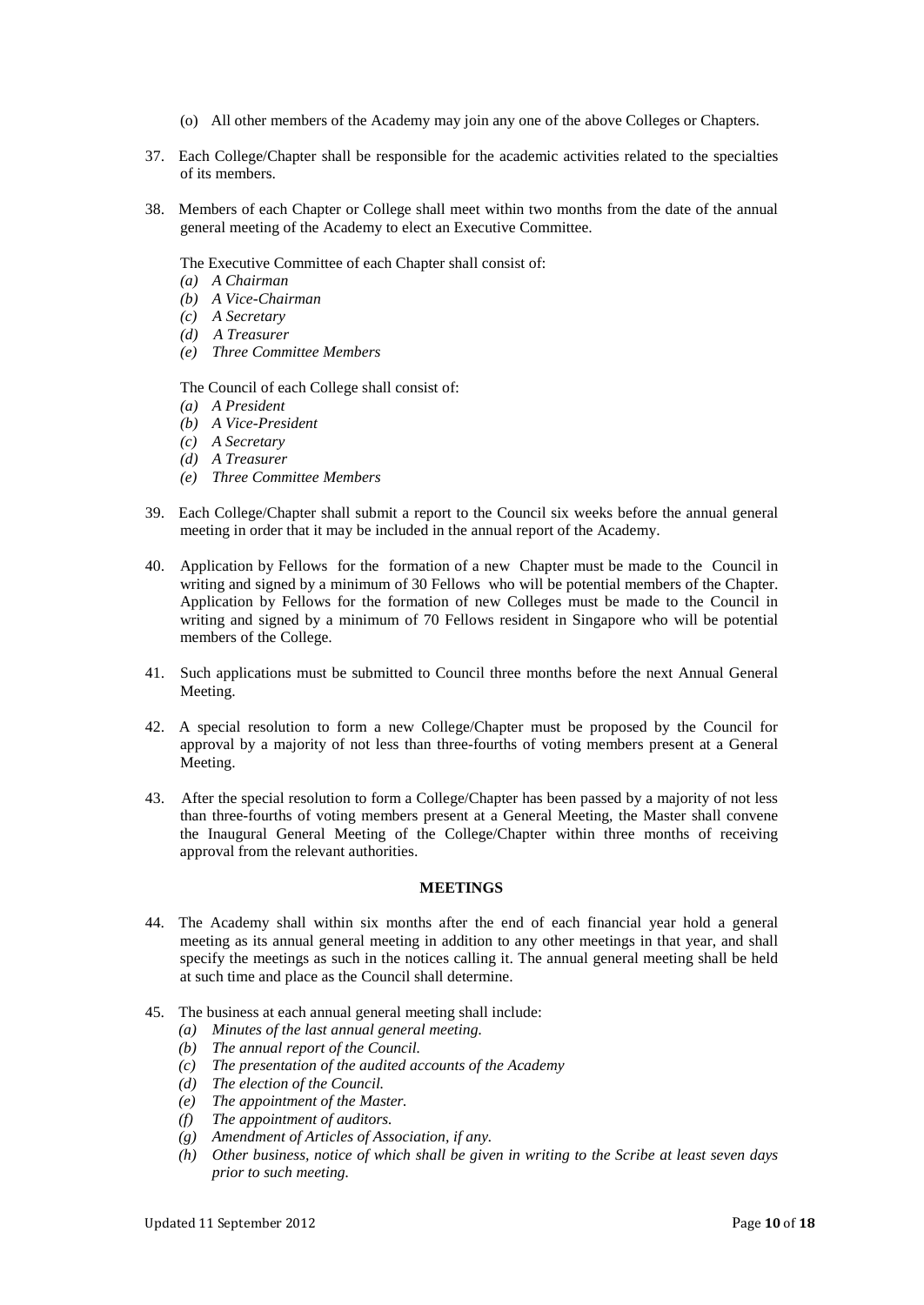- 46. All general meetings other than annual general meetings shall be called extraordinary general meetings.
- 47. The Council may, whenever they think fit, and they shall, upon a requisition made in writing by any six or more members of the Council or by thirty or more Fellows of the Academy, convene an extraordinary general meeting, or, in default, such a meeting may be convened by such requisitionists as is provided in section 176 of the Act.
- 48. Any requisition made by members of the Council or Fellows of the Academy shall express the object of the meeting proposed to be called and shall be left at the registered office of the Academy.
- 49. Upon the receipt of such requisition the Council shall forthwith proceed to convene a general meeting; if they do not proceed to convene the same within twenty-one days from the date of the requisition, the requisitionists may themselves convene a meeting.
- 50. At least fourteen days before every meeting or in the case of meeting called for the passing of a special resolution at least twenty-one days before such meeting, notice thereof specifying the place, the day, and hour of meeting, and, in case of special business, the general nature of such business, shall be given to the voting members in manner hereinafter mentioned, or in such other manner, if any, as may be prescribed by the Academy in general meeting; but the accidental omission to give such notice to or the non-receipt of such notice by any voting member shall not invalidate the proceedings at any general meeting.

#### **PROCEEDINGS AT GENERAL MEETINGS**

- 51. All business transacted at an extraordinary general meeting or an annual general meeting shall be deemed special, with the exception of the consideration of the accounts, balance sheets and the annual report of the Council and the report of the auditors, the election of Fellows to hold office in the Council in the place of those retiring and the appointment and remuneration of the auditors.
- 52. No business shall be transacted at any meeting unless a quorum of not less than thirty voting members having the right to attend are present at the commencement of such business.
- 53. If within half an hour from the time appointed for the meeting a quorum is not present, the meeting, if convened upon the requisition of the voting members of the Council or voting members of the Academy shall be dissolved; in any other case it shall stand adjourned to a date not less than 14 days but not more than 28 days later at the same place, and if at such adjourned meeting a quorum is not present those members entitled to vote who are present shall constitute a quorum.
- 54. The Master, or in his absence, the Assistant Master Academic Affairs shall preside as chairman at every general meeting of the Academy.
- 55. If neither the Master nor the Assistant Master Academic Affairs is present at the time of holding a general meeting, the Assistant Master - Administrative Affairs shall be chairman of such meeting. In the unavoidable absence of the Master and the Assistant Masters, the voting members present shall choose one of their members to be chairman of such meeting.
- 56. The Chairman may, with the consent of the meeting, adjourn any meeting from time to time and from place to place, but no business shall be transacted at any adjourned meeting other than the business left unfinished at the meeting from which the adjournment took place.
- 57. At any general meeting, unless a poll is demanded by at least five voting members, a declaration by the chairman that a resolution has been carried or lost, and an entry to that effect in the book of proceedings of the Academy, shall be conclusive evidence of the fact.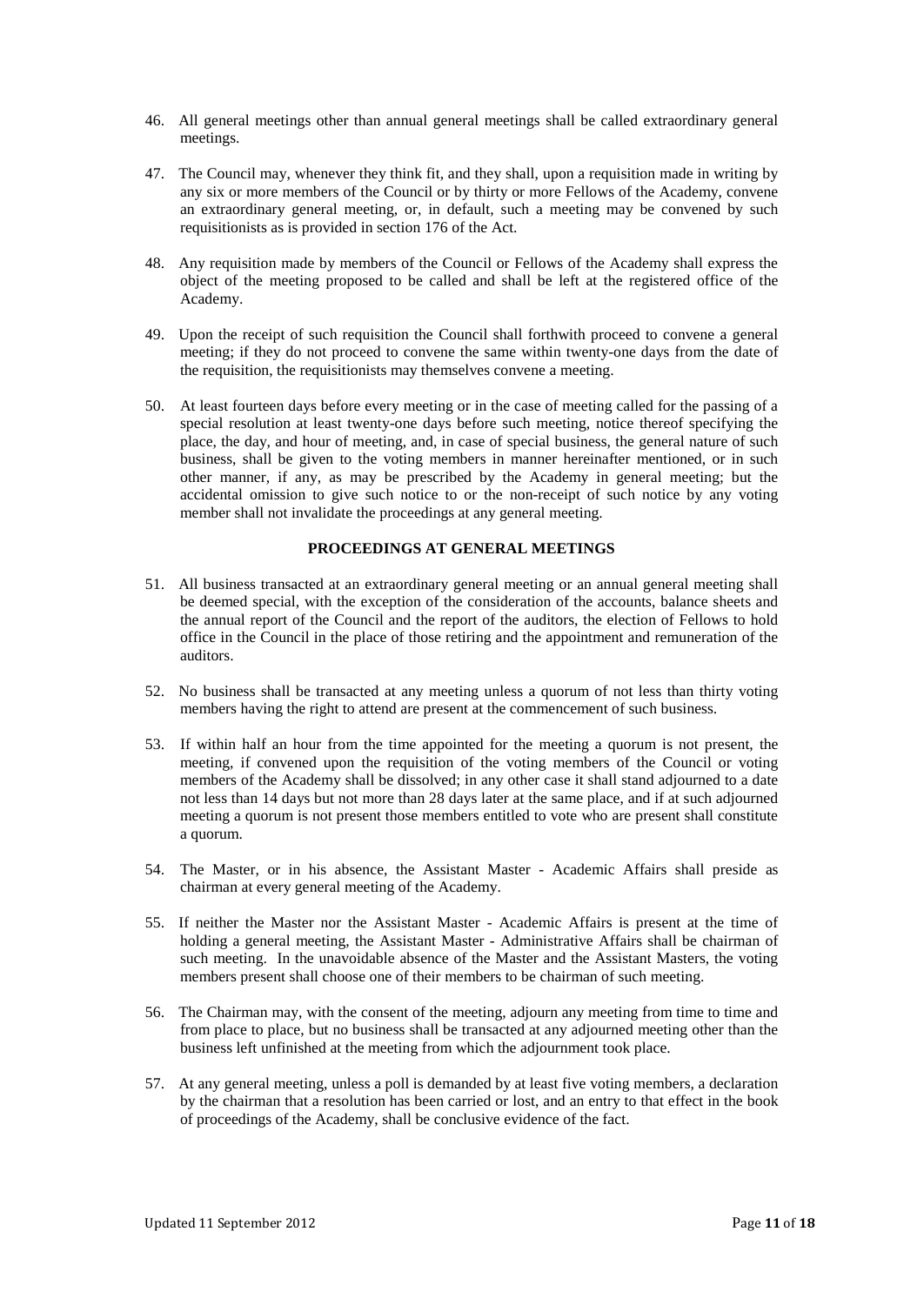- 58. If a poll is demanded in manner aforesaid the same shall be taken at such time and in such manner as the chairman directs, and the result of such poll shall be deemed to be the resolution of the Academy in general meeting, save that a poll demanded on the election of a chairman or on a question of adjournment shall be taken forthwith. The demand for a poll may be withdrawn.
- 59. Every voting member shall have one vote and no more. All votes shall be given personally. In the case of an equality of votes, whether on a show of hands or on a poll, the chairman of the meeting at which the show of hands takes place or at which the poll is demanded shall be entitled to a second or casting vote.

#### **COUNCIL OF MANAGEMENT**

- 60. The Academy shall have a Council which shall consist of the following:
	- (a) Councillors elected by the voting members holding the following offices *i) Master;*
		- *ii) Assistant Master - Academic Affairs;*
		- *iii) Assistant Master - Administrative Affairs;*
		- *iv) Scribe;*
		- *v) Bursar;*
		- *vi) Assistant Bursar;*
		- *vii) Censor-in-Chief;*
		- *viii) Censors (5 or 6);*
		- *ix) Master-Elect or Immediate Past Master* (ex-officio);
	- (b) Editor of *Annals, Academy of Medicine, Singapore* (ex-officio); and
	- (c) The Chairmen of Chapters and/or the Chairmen/Presidents of the Colleges.
	- (d) The Master, Assistant Masters, Scribe, Bursar, Assistant Bursar, Censor-in-Chief and Master-Elect or Immediate Past Master shall comprise the executive officers of the Academy.

 The Council shall have the power to fill casual vacancies in the Council and appoint any Council member or Fellow to any office in the Council as and when necessary except for the post of the Master-Elect.

The Editor of Annals, who is an ex-officio member of the Council shall be elected by the Council on recommendation of the incumbent Editor and serve a total term of four years. If appropriate, the Editor may be elected for an additional two years. No Editor shall hold office for more than six years.

61. Each year six Fellows shall be elected to Council by the voting members through postal or electronic ballot before the Annual General Meeting in the manner as prescribed in Article 62. Elected Councillors shall assume office at the forth coming Annual General Meeting. Each Elected Councillor shall hold office for a term of two consecutive years unless during his tenure he is elected Master- Elect in accordance with the procedure under Article 64. The elected Councillors shall be eligible for reappointment by election at the expiration of their two-year term of office. No elected Councillor shall hold office for more than four consecutive terms. They must retire at the end of the fourth consecutive term but may seek re-election after a lapse of two years thereafter.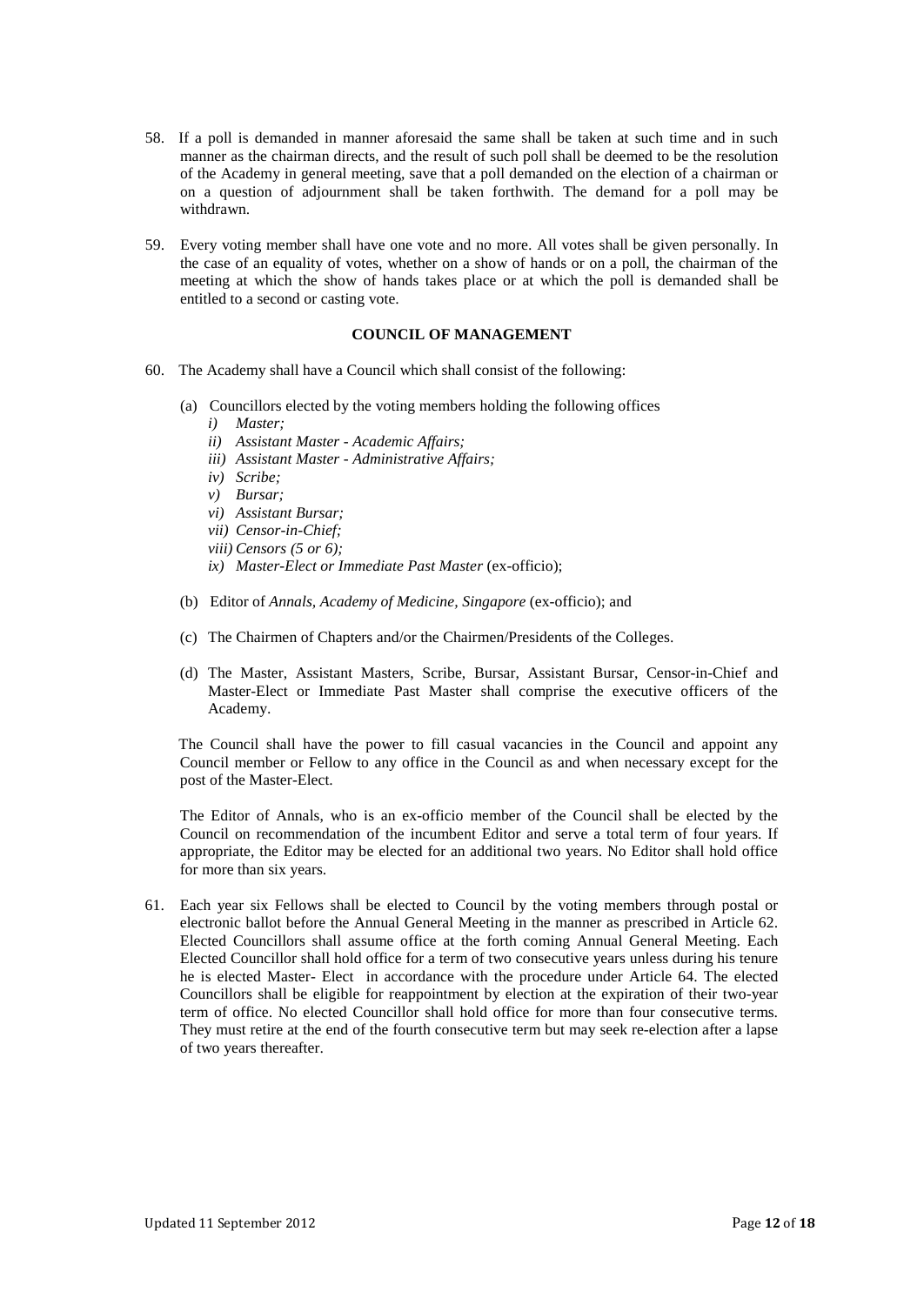Retiring elected Councillors shall remain in office until their successors have been appointed.

The first members of the Council of the Academy to hold office until the first annual general meeting, shall be (a) Dr Robert Loh Choo Kiat; (b) Dr Vettivaloo Kandasamy Pillay; (c) Dr Choo Jim Eng; (d) Dr Chew Chin Hin.

- 61A. Notwithstanding anything in these Articles, the office of an Elected Councillor shall become vacant at the conclusion of the Annual General Meeting commencing next after he attains the age of 70 years, but such Elected Councillor may, by an ordinary resolution passed at an Annual General Meeting, be re-appointed as an Elected Councillor to hold office until the next Annual General Meeting.
- 62. Approximately three months before the Annual General Meeting (AGM), the Scribe will issue a list of Council members whose term of office will expire at the forthcoming AGM indicating those eligible for re-election. The Scribe will simultaneously call for nominations from voting members, on a prescribed form, for the positions of the six elected Council members pursuant to Article 61. If the number of nominations received at the registered office of the Academy within the prescribed period is more than six, the Scribe shall within four weeks issue ballot papers for a postal ballot or arrange for an electronic ballot to elect the six Councillors. If the number of nominations received is six or less, those nominated will be declared elected.
- 63. The Elected Council members shall appoint the officers to hold the positions referred to in Article 60 (a) and (b) except for the positions of Master-Elect/Master/Immediate Past Master. In accordance with the manner prescribed in Article 64 the Master-Elect shall be elected from amongst the Elected Councillors who have been elected by the voting members of the Academy referred to in Article 61.

Until the first annual general meeting the Master shall be Dr Robert Loh Choo Kiat. The members of the Council who are appointed to any office shall hold that office for a term of one year but shall be eligible for re-appointment.

64. Approximately one year before the expiration of the term of the Master and within one week following the AGM, the Master shall call for nominations by voting members for the post of Master-Elect. Only elected Council members shall be eligible for the post of Master-Elect. If more than one nomination is received for the post of Master-Elect at the registered office of the Academy by the stipulated period, the Master will conduct a postal or electronic ballot for the election of Master-Elect. This election should be completed within two months of the AGM. If only one nomination is received the candidate will be declared elected Master-Elect.

The Master-Elect shall serve a total term of four years in the positions mentioned below and shall not be eligible for re-election for the same position after retirement as Immediate Past Master:

| Master-Elect          | - One year  |
|-----------------------|-------------|
| Master                | - Two years |
| Immediate Past Master | - One year  |

Upon election of the Master-Elect, he shall take office and upon his taking office the Incumbent Immediate Past Master would retire from the Council. The Master–Elect shall take office as Master at the forthcoming AGM from the Master on the latter's completion of his two-year term. The Incumbent Master, shall then take office as the Immediate Past Master for one year and retire from the Council thereafter.

In the event the Master-Elect is unable to assume the post of Master, the Incumbent Master will conduct the elections for a new Master-Elect in the manner prescribed in this article and Article 66.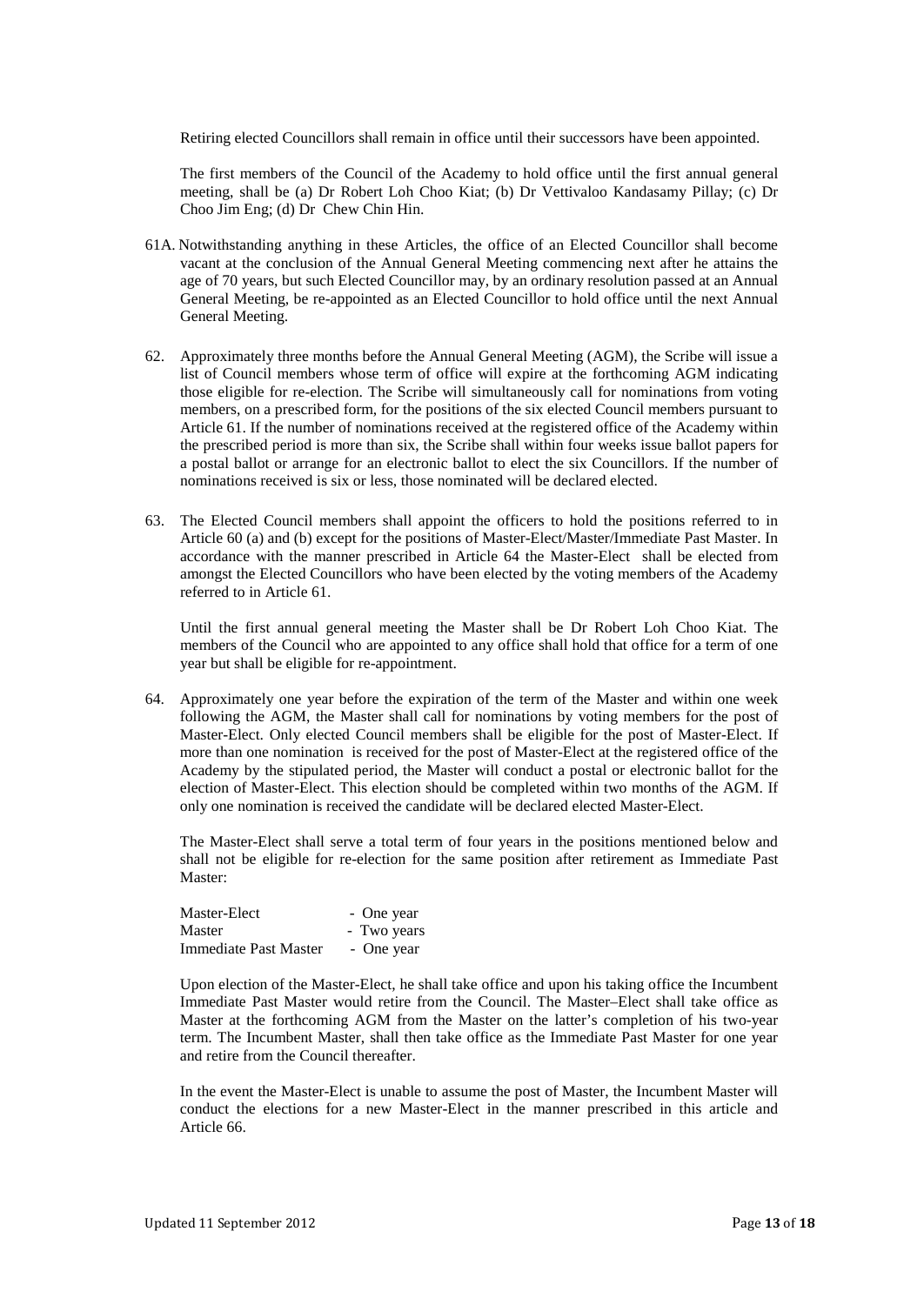Nominations for and the election of the first Master-Elect shall take place after these amendments, passed at the  $25<sup>th</sup>$  Annual General Meeting and approved by the relevant authorities, have come into operation.

- 64A. Notwithstanding anything in these Articles, if an Elected Councillor elected to the position of Master-Elect or Master is required to comply with Article 61A, such Elected Councillor shall automatically be re-appointed to the position of the Master, or Immediate Past Master (as the case may be) provided that he is re-appointed as Elected Councillor.
- 65. Any member of the Council who fails to attend three consecutive meetings of the Council shall automatically cease to be a member of the Council unless the failure to attend is due to physical disability or to absence from Singapore at the times of the meetings. Any member disqualified from serving on the Council under this clause shall only become eligible to serve again if elected at the next annual general meeting.
- 66. Nominations of candidates to the Council and that of Master-Elect shall be signed by two voting members and contain a consent to act if elected signed by the person nominated.
	- (a) Nominations should reach the registered office of the Academy by the stipulated date and time.
	- (b) If the number of nominations received for the vacancies in the Council does not exceed the number of vacancies the persons so nominated shall be declared duly elected. But if the number of nominations received exceeds the number of vacancies, balloting lists shall be prepared containing in alphabetical order the names of the candidates nominated and one such list shall, be forwarded to each Fellow resident in Singapore who shall be entitled to vote for as many candidates as there are vacancies to be filled and no more.
	- (c) Voting for the above officers shall be by postal ballot or electronic ballot. Every voting member shall have one vote and no more. All votes shall be given personally.
	- (d) The candidates up to the number of vacancies who shall receive most votes shall be declared elected and in the case of two or more candidates receiving an equal number of votes the Incumbent Master shall have a second or casting vote.
- 67. Any casual vacancy occurring in the Council through the death, resignation of a member or any other cause shall be filled by the Council but any person so chosen shall retain his office so long only as the vacating member would have retained the same if no vacancy had occurred.
- 68. In furtherance of the objects of the Academy, the Council may from time to time appoint committees as and when it deems necessary, and determine the terms of reference of such committees.
- 69. The Council may from time to time create and maintain such Chapters within the Academy as it thinks fit.
- 70. The Council shall meet monthly to discuss the business and affairs of the Academy.
- 71. At all meetings of the Council the Master (or in the absence of the Master, Assistant Master Academic Affairs) shall be chairman. If neither the Master nor the Assistant Master - Academic Affairs is present at the meeting, the Assistant Master - Administrative Affairs shall be chairman of such meeting. Questions arising at any meeting shall be determined by a majority of votes. In case of an equality of votes the chairman shall have a second or casting vote. In the unavoidable absence of the Master and the Assistant Masters, the Council shall appoint an acting chairman who shall also be entitled to a casting vote.
- 72. Unless otherwise determined by the Council, the quorum at meetings of the Council shall be seven\*.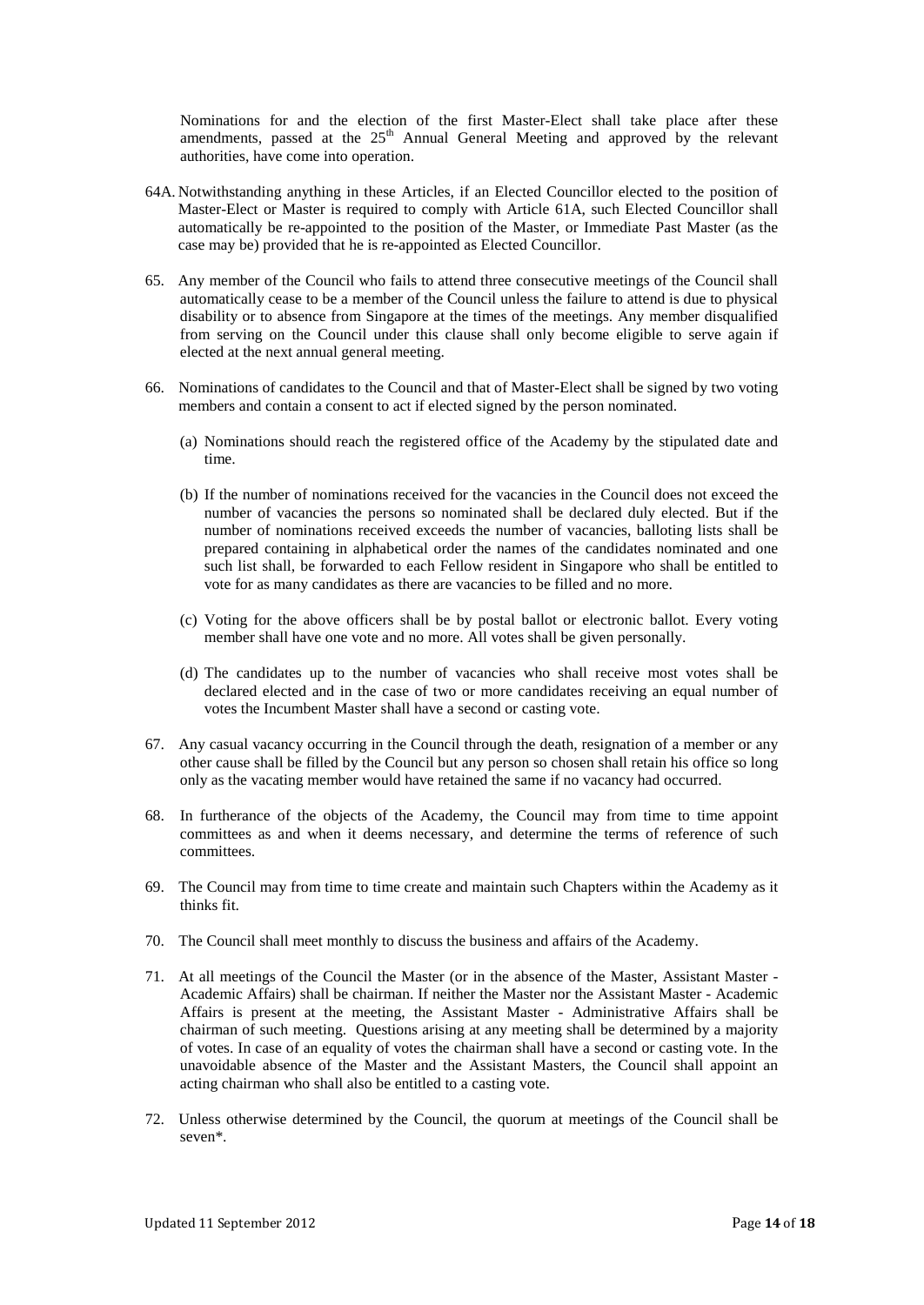- *\* At the first meeting of the Council held on the 18th October 1977 it was resolved that the quorum for meetings of the Council be increased from two to five.*
- 73. The Council shall cause proper minutes to be kept of all its meetings.
- 74. The Council may continue to act notwithstanding any vacancy.
- 75. Subject to the directives of the body corporate, the Council shall manage the affairs and property of the Academy, shall be responsible for carrying out its policy and shall have power to prescribe, alter or cancel such by-laws, rules and regulations for the Academy as they shall think fit, so long as they are not inconsistent with these Articles. The Council shall, at all times, endeavour to uphold the good name of the Academy and may exercise all such powers of the Academy as they think fit, except as otherwise provided by these Articles.
- 76. The Council shall engage all such employees as they may consider necessary, and shall regulate their duties and fix their salaries.
- 77. The Council may appoint one of their members to exercise, subject to their directions, a general control over the work of the Academy. This office may be honorary, or, at the discretion of the Council, remunerated at such rate as the Council may from time to time determine.

#### **SECRETARY**

- 78. (a) The Academy shall have a secretary who shall be appointed by the Council for such term, at such remuneration and upon such conditions as they may think fit; and any secretary so appointed may be removed by them.
	- (b) Anything required or authorised to be done by or to the secretary may, if the office is vacant or there is for any reason no secretary capable of acting, be done by any officer of the Academy authorised generally or specially in that behalf by the Council.
- 79. A provision of the Act or these Articles requiring or authorising a thing to be done by or to a member of the Council and the secretary shall not be satisfied by its being done by or to the same person acting both as member of the Council and as, or in place, of the secretary.

#### **THE SEAL**

80. The Council shall provide for the safe custody of the seal, which shall only be used by the authority of the Council or of a committee of the Council authorised by the Council in that behalf and every instrument to which the seal shall be affixed shall be signed by a member of the Council and shall be countersigned by a second member of the Council or by some other person appointed by the Council for this purpose.

#### **ACCOUNTS**

- 81. The Council shall cause proper books of account to be kept with respect to:
	- *(a) all sums of money received and expended by the Academy and the matters in respect of which the receipt and expenditure takes place;*
	- *(b) the assets and liabilities of the Academy.*

Proper books shall not be deemed to be kept if there are not kept such books of account as are necessary to give a true and fair view of the state of the Academy's affairs and to explain its transactions.

82. All disbursements shall be made by cheque signed by the Bursar (or Assistant Bursar, in the absence of the Bursar) and Master (or Assistant Master - Administrative Affairs, in the absence of the Master). The Council may authorize management staff to the Academy to sign cheques with any of the above (Bursar, Assistant Bursar, Master, Assistant Master - Administrative Affairs) that do not exceed pre-determined values as decided by the Council.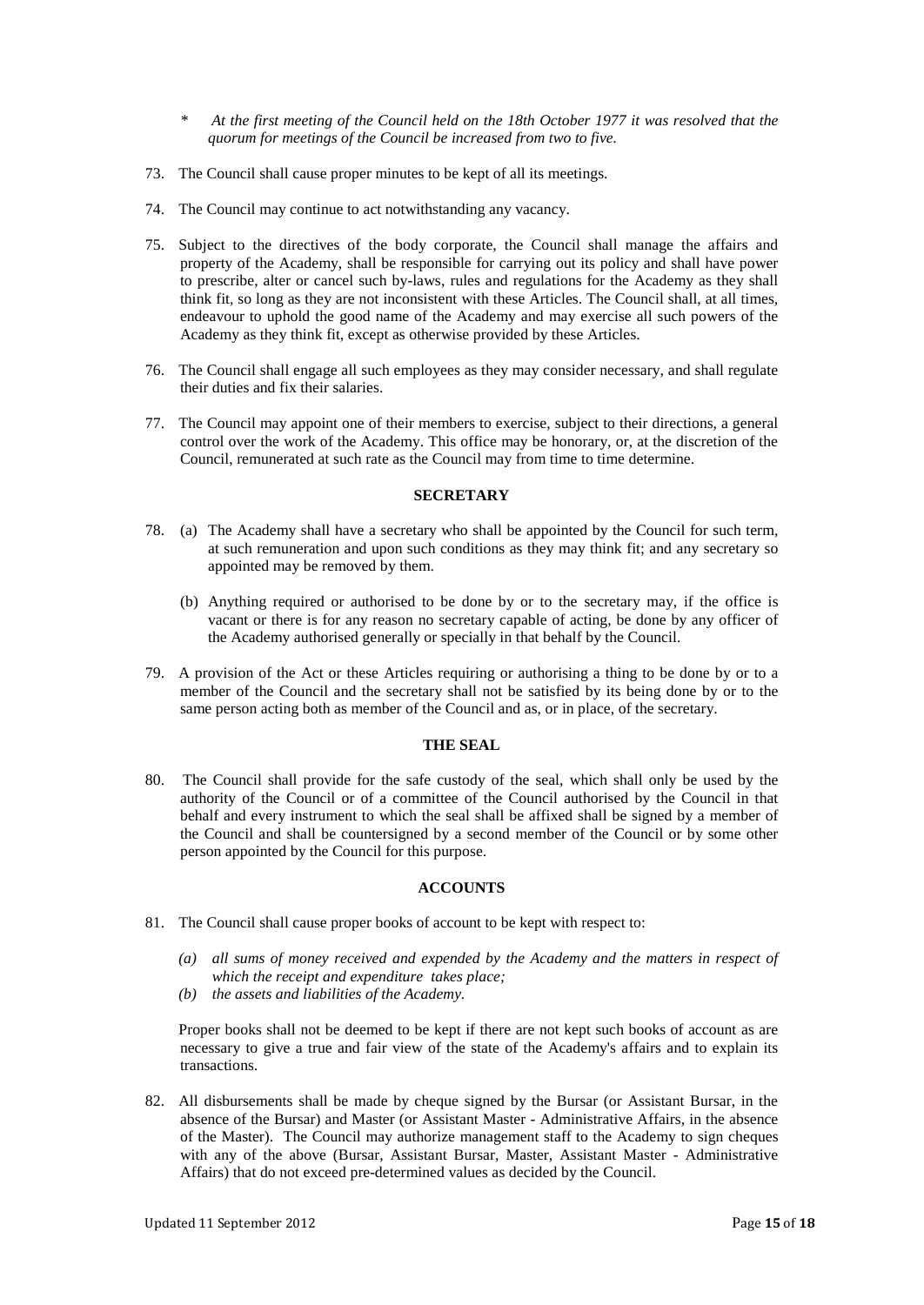The maxium sum, that management staff will be authorized to sign, will be decided by the Council.

- 83. The books of account shall be kept at the registered office of the Academy, or, subject to section 167(3) of the Act, at such other place or places as the Council thinks fit, and shall always be open to the inspection of the members of the Council.
- 84. The Council shall from time to time determine to what extent and at what times and places and under what conditions or regulations the accounts and books of the Academy or any of them shall be open to the inspection of members not being members of the Council, and no member (not being a member of the Council) shall have the right of inspecting any account or book or document of the Academy except as conferred by statute or authorised by the Council.
- 85. The Council shall from time to time in accordance with section 168, 169 and 170 of the Act, cause to be prepared and to be laid before the Academy in general meeting such profit and loss accounts, balance sheets, group accounts (if any) and reports as are referred to in those sections.
- 86. A copy of every balance sheet (including every document required by law to be annexed thereto) which is to be laid before the Academy in general meeting, together with a copy of the auditor's report, shall not less than fourteen days before the date of the meeting be sent to every member of, and every holder of debentures of the Academy. Provided that this article shall not require a copy of those documents to be sent to any person of whose address the Academy is not aware.

#### **AUDIT**

87. Auditors approved by the Comptroller of Income Tax shall be appointed and their duties regulated in accordance with sections l72 to l75 of the Act.

#### **NOTICES**

- 88. The Academy may give any notice to a member either:
	- (a) Personally; or
	- (b) By sending it by post in a prepaid envelope addressed to the member at his or her registered address supplied by him or her to the Academy for the giving of notice to him or her; or
	- (c) By giving it using electronic mail, facsimile or by any other electronic communications, to the members' email address or facsimile number supplied by him or her to the Academy for the giving of notice to him or her.

Where a notice is sent by post, service of the notices shall be deemed to be effected by properly addressing, prepaying and posting a letter containing the notice, and to have been effected in the case of a notice of a meeting at the expiration of twenty-four hours after the letter containing the same is posted, and in any other case at the time at which the letter would be delivered in the ordinary course of post. Any notice sent by the Academy by electronic mail, facsimile or other electronic communication shall be deemed to have been served on the day of transmission, subject to no notice of undelivered mail having been received by the Academy from the server or transmitting device (in the case of electronic mail) or the Academy's facsimile machine generating a transmission OK report for the entire Notice (in the case of facsimile).

- 89. Notice of every general meeting shall be given in any manner hereinbefore authorised to:
	- *(a) every member except those members who (having no registered address within Singapore) have not supplied to the Academy an address within Singapore for the giving of notices to them; and*
	- *(b) the auditor for the time being of the Academy.*

No other persons shall be entitled to notices of general meetings.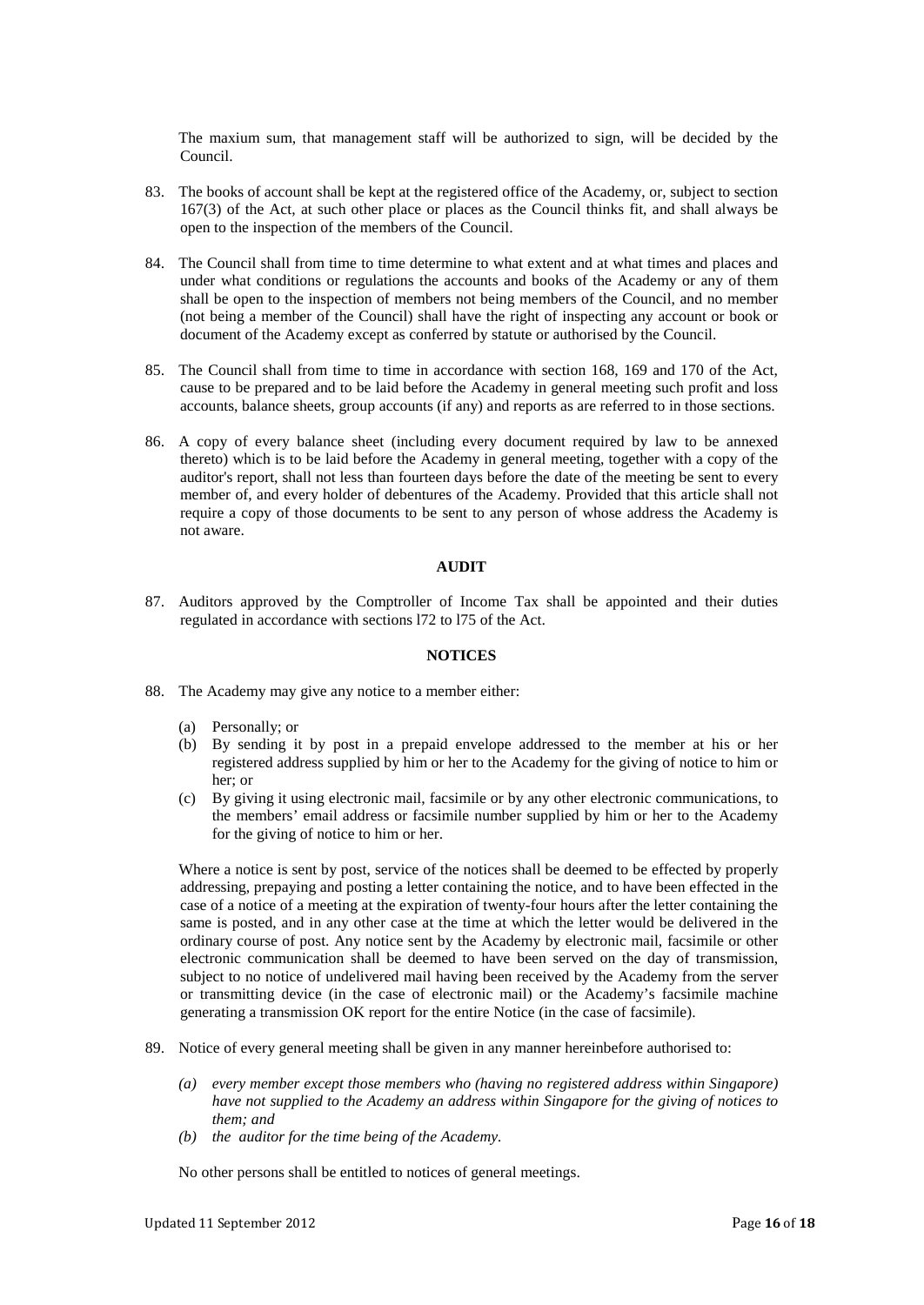#### **AMENDMENTS**

90. Amendments to these Articles shall be proposed and seconded by two voting members and shall be presented to the Council or proposed by the Council, which shall circulate the full text of the proposed amendments to members at least 21 days before the next General Meeting. Such amendments to become effective must be passed by a majority of three-quarters of members present at the General Meeting, provided that no amendments to these Articles shall become effective without the prior sanction of the Minister of Finance and the Commissioner of Charities.

#### **DISSOLUTION**

91. The Academy shall be wound up voluntarily whenever a special resolution is passed requiring the Academy to be wound up. Paragraphs 8 and 9 of the Memorandum of Association shall have effect as if the provisions thereof were repeated herein.